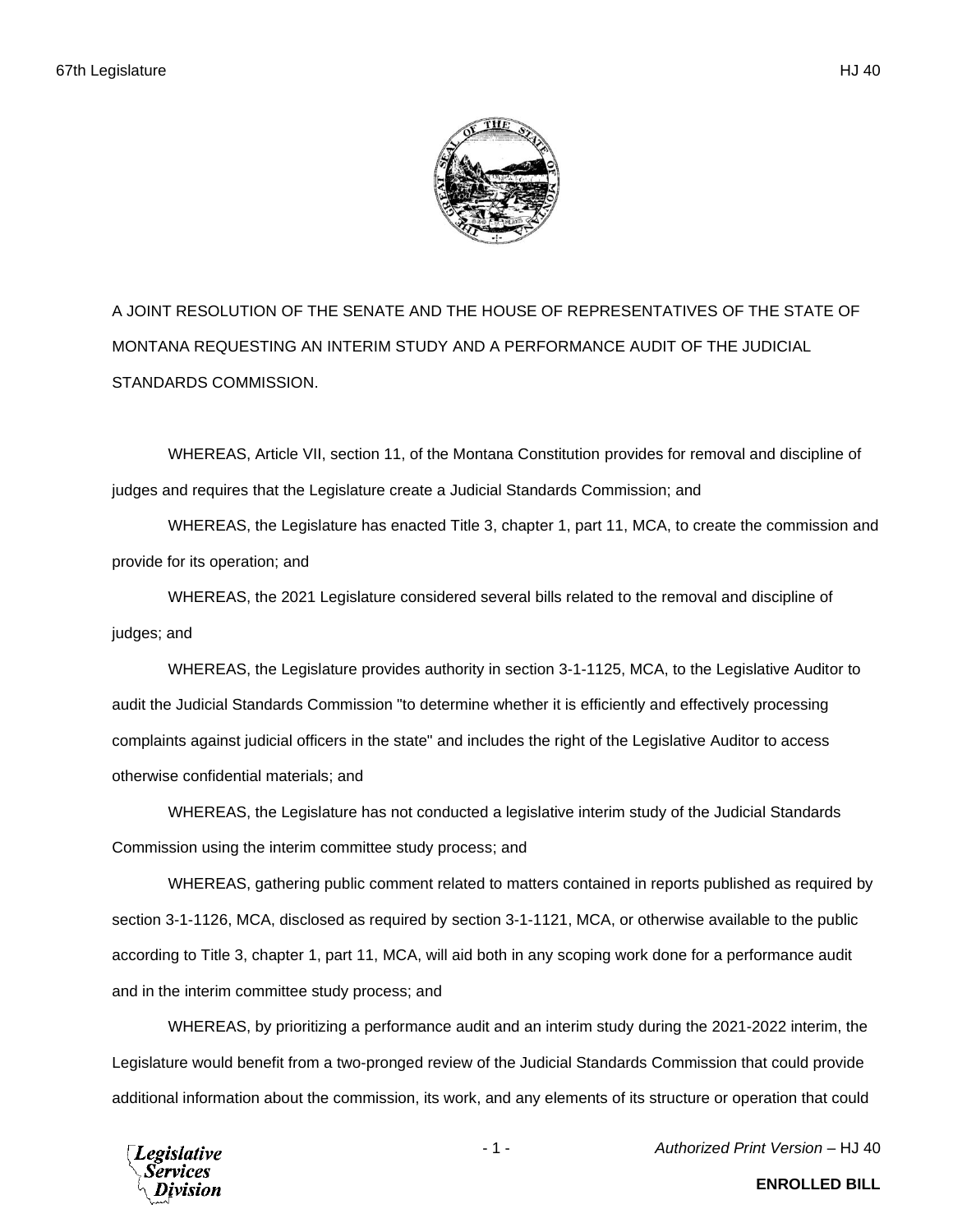be improved through legislation.

NOW, THEREFORE, BE IT RESOLVED BY THE SENATE AND THE HOUSE OF REPRESENTATIVES OF THE STATE OF MONTANA:

(1) That the Legislative Council be requested to designate an appropriate interim committee or statutory committee, pursuant to section 5-5-217, MCA, or direct sufficient staff resources to study the structure, duties, and operation of the Judicial Standards Commission.

(2) That the Legislative Audit Committee be requested to prioritize a performance audit of the Judicial Standards Commission to determine whether the commission is effectively and efficiently processing complaints against judicial officers.

BE IT FURTHER RESOLVED, that the interim committee study:

(1) review the history, structure, and operation of the Judicial Standards Commission and other topics selected by the interim committee;

(2) examine methods used by other states to resolve complaints against judicial officers; and

(3) involve the public and other stakeholders identified by the committee.

BE IT FURTHER RESOLVED, that if the Legislative Audit Committee conducts an audit of the Judicial Standards Commission, the interim committee assigned to conduct the interim study also reviews the resulting audit report and requests legislation, if needed, to enact any recommendations from the audit.

BE IT FURTHER RESOLVED, that if the interim committee study is assigned to staff, any findings or conclusions be presented to and reviewed by an appropriate committee designated by the Legislative Council.

BE IT FURTHER RESOLVED, that all aspects of the interim committee study and the performance audit, including presentation and review requirements, be concluded prior to September 15, 2022.

BE IT FURTHER RESOLVED, that the final results of the study, including any findings, conclusions, comments, or recommendations of the appropriate committee, be reported to the 68th Legislature.

- END -



**ENROLLED BILL**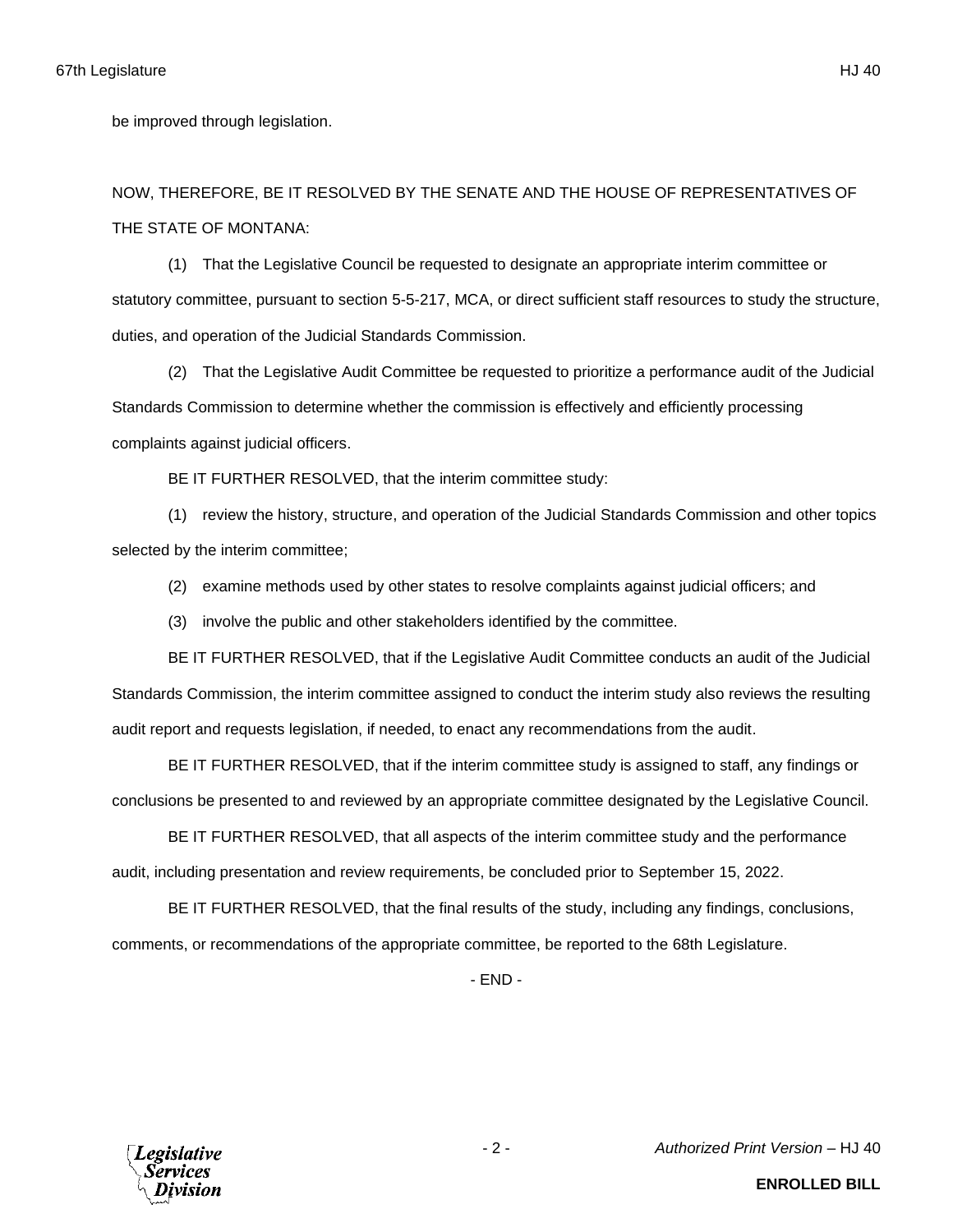I hereby certify that the within bill,

HJ 40, originated in the House.

Chief Clerk of the House

Speaker of the House

| Signed this | dav      |
|-------------|----------|
| $\Omega$    | - 2021 - |

\_\_\_\_\_\_\_\_\_\_\_\_\_\_\_\_\_\_\_\_\_\_\_\_\_\_\_\_\_\_\_\_\_\_\_\_\_\_\_\_\_\_\_

\_\_\_\_\_\_\_\_\_\_\_\_\_\_\_\_\_\_\_\_\_\_\_\_\_\_\_\_\_\_\_\_\_\_\_\_\_\_\_\_\_\_\_

President of the Senate

| Sianed this |  |
|-------------|--|
| $\Omega$    |  |

\_\_\_\_\_\_\_\_\_\_\_\_\_\_\_\_\_\_\_\_\_\_\_\_\_\_\_\_\_\_\_\_\_\_\_\_\_\_\_\_\_\_\_